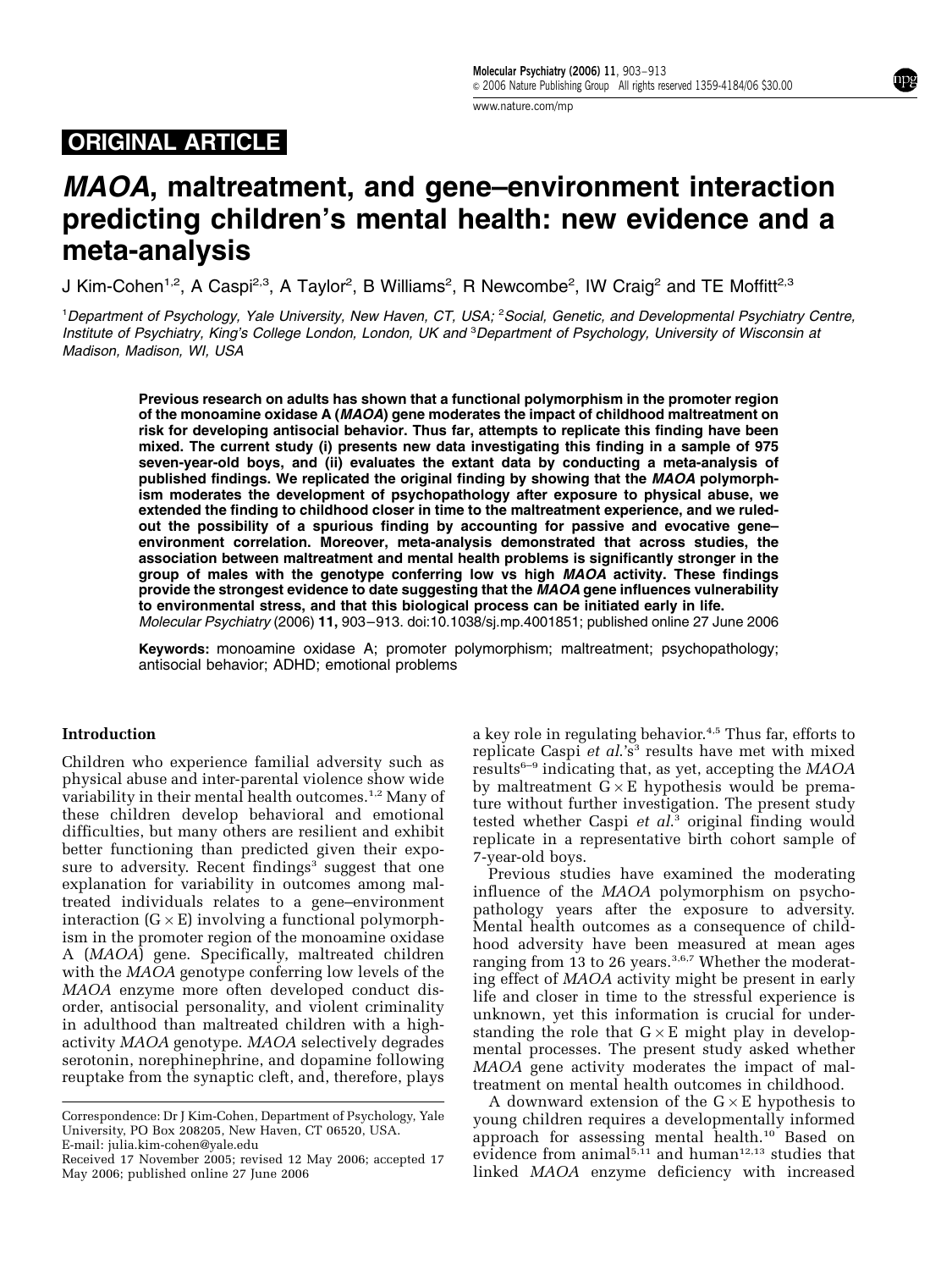aggression, Caspi et al.'s<sup>3</sup> original  $G \times E$  investigation of an adult sample targeted antisocial behavior as the hypothesized outcome. Subsequent studies $6-9$  using adolescent samples did the same. However, longitudinal data have indicated that adolescent and adult violence and criminality have childhood origins often of the same kind (i.e., antisocial behavior), but also of a different type (e.g., anxiety, hyperactivity).<sup>14</sup> This is because early in development, psychopathology tends to be less differentiated than in later years, when broad behavioral and emotional difficulties develop into more stable and differentiated patterns of maladaptation.<sup>15</sup> Moreover, physical maltreatment is known to elevate risk for a variety of mental health outcomes, including but not limited to antisocial behavior.16 In childhood, the most common domains of mental health problems include antisocial behavior such as aggression and destructiveness, attention deficits, impulsivity, and hyperactivity, and emotional problems such as anxiety and social withdrawal.<sup>17</sup> More often than not, these domains tend to  $co$ -occur in the same child<sup>18</sup> and when they do, this signals greater severity of psychopathology as well as a poorer long-term prognosis.19 Accordingly, the combination of these mental health problems in 7 year-old boys was the focus of the present investigation.

In order to apply a rigorous test of a  $G \times E$ , there must be evidence that the risk factor of interest and the outcome are linked via true environmental causation.<sup>10</sup> Otherwise, the association between a putative 'environmental' pathogen and a disorder could be mediated by an unknown third variable, which could reflect unidentified genetic influences. Such a correlation between genetic susceptibility and an environmental risk variable is referred to as a genotype–environment correlation  $(rGE)$ .<sup>20</sup> The association between familial adversity and mental health outcomes might be explained by rGE of two different kinds.<sup>21</sup> First, aggressive parents may transmit to their children both an adverse rearing environment and a genetic susceptibility toward developing psychopathology (passive rGE). Second, a child with a particular genotype may behave in ways that elicit harsh treatment (evocative rGE). With respect to maltreatment and children's antisocial behavior, evidence of a causal association exists,<sup>22</sup> which argues against rGE as the only mediating mechanism. However, it is desirable to account for possible rGE and so far, only one  $G \times E$  study involving MAOA activity and familial adversity has done so.<sup>6</sup> In the present study, we tested for the presence of passive rGE by controlling for mothers' antisocial personality and evocative rGE by testing whether boys' MAOA genotype predicted their exposure to maltreatment.

An extension of the replication strategy is to use meta-analysis systematically to aggregate results over multiple studies, which with regard to this particular  $G \times E$  hypothesis remains mixed. One possible reason for discrepancy is across-study variability in conceptualizing and measuring the putative environmental risk factor. For instance, in a positive replication by Foley et al.,<sup>6</sup> 'family adversity' was measured prospectively as parental neglect, domestic violence, and harsh discipline. In the study by Haberstick et al.,<sup>7</sup> a partial failure to replicate, maltreatment was assessed retrospectively using different indicators. Meta-analysis is one tool for ascertaining whether a finding transcends such differences across studies. Metaanalysis is an increasingly valuable method in the field of psychiatric genetics, which in recent years has been plagued by non-replications,<sup>23</sup> leaving questions about gene effects on behavior in doubt. By pooling data from several studies, meta-analysis maximizes power to detect effects and avoids overemphasizing estimates from any single study.<sup>24</sup> The present investigation evaluated the current state of the cumulative evidence regarding MAOA activity, childhood adversity, and  $G \times E$  via a meta-analysis.

## Materials and methods

#### Sample

Participants are members of the Environmental Risk (E-Risk) Longitudinal Twin Study. The E-Risk sampling frame was two consecutive birth cohorts (1994 and 1995) in a birth register of twins born in England and Wales.25 Of the 15 906 twin pairs born in these 2 years, 71% joined the register. Bias from nonresponse was corrected as follows.

The E-Risk Study probability sample was drawn using a high-risk stratification sampling procedure. High-risk families were those in which the mother had her first birth when she was 20 years of age or younger. We used this sampling (a) to replace highrisk families who were selectively lost to the register via non-response and (b) to ensure sufficient base rates of children growing up in at-risk environments. Age at first childbearing was used as the riskstratification variable because it was recorded for virtually all families in the register, it is relatively free of measurement error, and early childbearing is a known risk factor for children's problem behaviors.26,27 The sampling strategy resulted in a final sample in which one-third of Study mothers (younger only;  $N = 314$ ) constitute a 160% oversample of mothers who were at high risk based on their young age at first birth (15–20 years). The other two-thirds of Study mothers  $(N = 802)$  accurately represent all mothers in the general population (aged 15–48) in England and Wales in 1994–1995 (estimates derived from the General Household Survey<sup>28</sup>). To provide unbiased statistical estimates that can be generalized to the population of British families with children born in the 1990s, the data reported in this article were corrected with weighting to represent the proportion of young mothers in that population.

The E-Risk Study sought a sample size of 1100 families to allow for attrition in future years of the longitudinal study while retaining statistical power. An initial list of families who had same-sex twins was drawn from the register to target for home visits. Of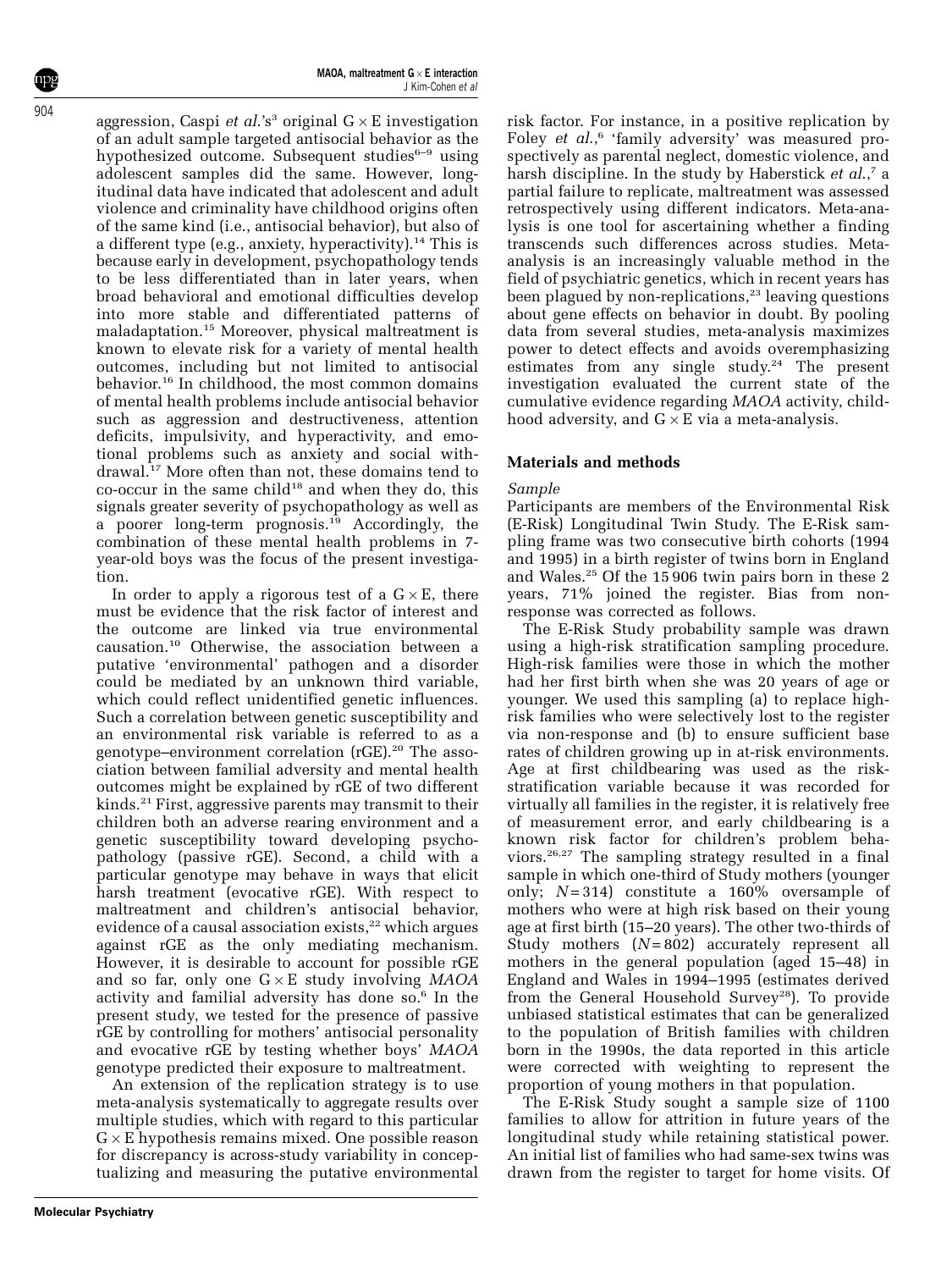J Kim-Cohen et al

the families from the initial list, 1116 (93%) participated in home-visit assessments when the twins were aged 5 years, forming the base sample for the study: 4% of families refused and 3% could not be reached after many attempts. Written informed consent was obtained from mothers. With parent's permission, questionnaires were posted to the children's teachers, and teachers returned questionnaires for 94% of cohort children.

A follow-up home visit was conducted 18–24 months after the children's age-5 assessment. Follow-up data were collected for 98% of the 1116 E-Risk Study families. At this follow-up, teacher questionnaires were obtained for 91% of the 2232 E-Risk Study children (93% of those taking part in the follow-up). The E-Risk Study has received ethical approval from the Maudsley Hospital Ethics Committee.

The present study includes 975 of the 1092 total boys in the E-Risk Study who are of Caucasian ancestry and for whom genotypic data were available. (DNA was not available for 36 boys. These boys did not differ significantly from the rest of the sample on risk for physical abuse exposure or level of mental health problems. Genotyping failure occurred in 23 cases.) Boys' single X chromosome yields two straightforwardly characterized MAOA promoter genotypes: high activity (66.3% in this sample) and low activity (33.7%).3 Girls were excluded because, having two copies of the X chromosome, they fall into two homozygous groups, 'high–high' (39.1% in this sample) and 'low-low'  $(15.1\%)$ , and a third heterozygous group, 'high–low' (45.8%). Based on presently available evidence, girls' status on MAOA gene expression cannot be characterized with certainty because of conflicting findings regarding the inactivation status of the MAOA locus on the X chromosome.<sup>29,30</sup> In other words, whether the level of MAOA transcription in female subjects results from one or both copies of the MAOA gene is presently unknown and therefore, inferences about high or low MAOA activity in girls cannot be made.

# DNA extraction and genotyping

At ages 5 and 7 years, DNA samples were obtained from study members via buccal swabs and extracted using a procedure described by Freeman et al.<sup>31</sup> Primer sequences are described by Sabol et al.,<sup>4</sup> namely *MAO APT1* (5'-ACAGCCTGACCGTGGA GAAG-3') and MAO APB1 (5'-GAACGGACGCTC CATTCGGA-3'). MAO APT1 was 5'-labeled with the FAM fluorophore. Polymerase chain reaction (PCR) was carried out on a PTC-225 DNA engine (MJ Research, Hercules, CA, USA), using the following cycling conditions: initial 2 min denaturing step at 95<sup>°</sup>C, followed by 35 cycles of 94<sup>°</sup>C for 1 min, 55.5<sup>°</sup>C for 1 min and  $72^{\circ}$ C for 2 min, and a final extension phase of 72<sup>°</sup>C for 5 min. Reactions contained  $1 \times$ reaction Buffer IV (Abgene, Epsom, UK), 1.5 mM  $MgCl<sub>2</sub>$ , 50 ng of genomic DNA, 5 pmols of each primer, 0.3 mM dNTPs, and 1.5 U of Native Taq (Promega,

Madison, WI, USA) in a volume of  $10 \mu l$ . PCR products were denatured in highly deionized formamide and analyzed by electrophoresis on an Applied Biosystems 3100 genetic analyzer (Applied Biosystems, Foster City, CA, USA), set up in genotyping mode, using a POP4 polymer and ROX-labeled GS500 size standard (Applied Biosystems). Results were analyzed using GeneScan v3.7 and Genotyper v3.6 software (Applied Biosystems).

## Physical abuse exposure

MAOA, maltreatment  $G \times F$  interaction

Children's physical abuse exposure was assessed separately for each twin at the first and follow-up assessments by interviewing mothers with the standardized clinical interview protocol from the Multi-Site Child Development Project.<sup>32</sup> The interview protocol was designed to enhance mothers' comfort with reporting valid child maltreatment information, while also meeting researchers' legal and ethical responsibilities for reporting. Under the UK Children Act,<sup>33</sup> our responsibility was to secure intervention if maltreatment was current and ongoing. Such intervention on behalf of E-Risk families was carried out with parental cooperation in all but one case.

The protocol included standardized probe questions such as, 'Do you remember any time when (boy's name) was disciplined severely enough that he may have been hurt?' and 'Did you worry that you or someone else may have harmed or hurt (boy's name)?' Questions were carefully worded to avoid implying that the mother was the perpetrator, so mothers might feel more willing to report that a child had been maltreated. In cases where mothers reported any maltreatment, interviewers probed for details about the incident and recorded notes. Based on the mothers' narrative, interviewers coded if the boy had definitely been physically maltreated  $(N=34)$ . Examples of such maltreatment included being a victim of adjudicated assault by a teenaged sibling, punished by being burned with matches, had injuries (e.g., fractures or dislocations) from neglectful or abusive parental care, and/or were formally registered with a social services child protection team for physical abuse.

A further 147 boys were designated as 'probable maltreatment.' The 'probable maltreatment' category does not represent a milder form of abuse compared to the 'definite maltreatment' category. Instead, this group includes children who could only be suspected of having experienced maltreatment. In these probable cases, the boy had been reported by concerned schools, neighbors, and/or family members to child protective services but the case was not resolved or registered, he seemed afraid of his father during our home visit, the mother reported that he received frequent physical discipline, or she said he had been smacked harder than intended, leaving a mark or bruise. Some of these boys will not have experienced maltreatment, whereas a subset of them has been maltreated but our coding had to remain uncertain. To enhance certainty, we used information about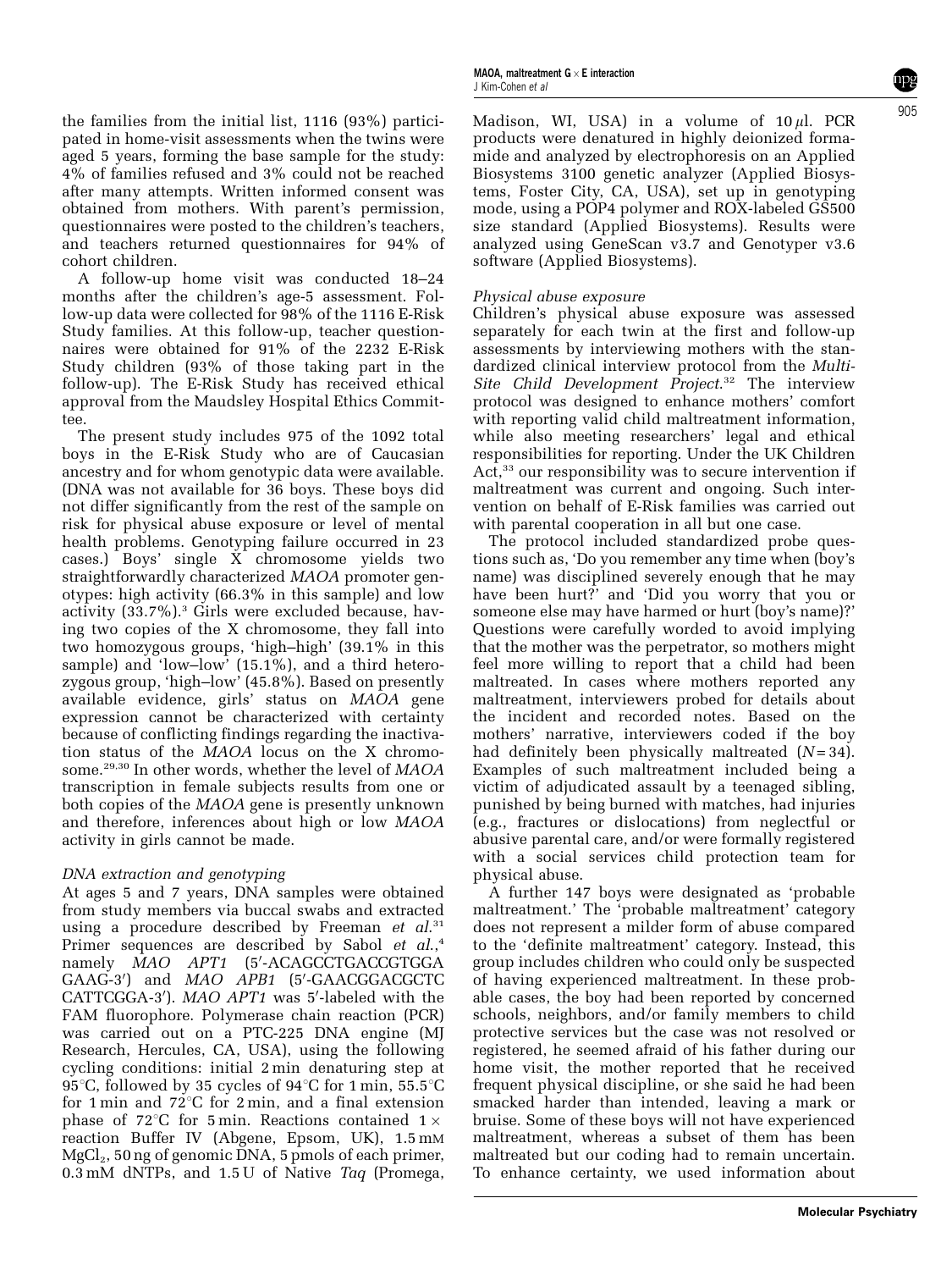intimate partner violence to re-classify children in the probable category who were at greatest likelihood of having been maltreated. Researchers have documented the high correlation between intimate partner violence and child maltreatment.<sup>34,35</sup>

Intimate partner violence in the home was assessed by inquiring about 12 acts of physical violence (e.g., kicking a partner, threatening a partner with a knife) following the protocol of the Conflict Tactics Scale – Form R.<sup>36</sup> Mothers were asked about their own violence toward a partner and about any partner's violence toward them in the years of the child's life before the age-5 and the age-7 assessments. A methodological study demonstrated strong reliability and validity for the partner violence scale (i.e., 0.89 internal consistency and 75% inter-partner agreement).<sup>37</sup>

Children in the 'probable' maltreatment category were classified as having physical abuse exposure if their families were in the top 5% of the distribution of partner violence at either the age-5 or age-7 assessments. This method resulted in 28 boys from the 'probable maltreatment' group being added to the group of children we classified for this article as having been exposed to physical abuse. The resulting group totaled 62 boys (6.4% of the cohort unweighted; 4.7% weighted to represent the population) who were exposed to physical abuse.

### Children's mental health outcomes

At the age-7 assessment, children's behavior problems were assessed with the Child Behavior Checklist<sup>38</sup> and the Teacher Report Form,<sup>39</sup> supplemented with items from the Rutter Child Scale<sup>40</sup> and additional items measuring Diagnostic and Statistical Manual of Mental Disorders, 4th edition $41$  criteria for attention deficit hyperactivity disorder (ADHD). The CBCL cutoff for the clinical range (top 2% of the standardization sample) was exceeded by 7% of E-Risk cohort boys. Symptoms and behaviors were reported for the preceding 6 months and each item was scored as (0) 'not true,' (1) 'somewhat true,' and (2) 'very often true.' Sample items from the Antisocial Behavior Scale include 'physically attacks people,' 'lying or cheating,' and 'destroys things that belong to others'  $(M=21.57, s.d. = 18.02)$ . Sample items from the Attention Deficit Hyperactivity Scale include 'very restless,' 'cannot concentrate,' and 'impulsive or acts without thinking'  $(M=16.25, s.d.=12.40)$ . Sample items from the Emotional Problems Scale include 'too fearful or anxious,' 'unhappy, sad, or depressed,' and 'withdrawn from social interaction'  $(M=11.08$ , s.d. = 8.23). Following recommendations from the test manual,<sup>42</sup> we used mother interviews and teacher reports of children's behavior in combination to maximize reliability and validity. Mother and teacher reports of the same behaviors were moderately correlated and alpha reliabilities for all scales exceeded 0.85. Because simple combinatorial rules work as well, or better, than more complicated ones.<sup>43</sup> mothers' and teachers' reports were averaged to create scales of antisocial behavior, attention-deficit hyperactivity, and emotional problems. Principal Components Analysis (PCA) of the three subscales identified a single Composite Mental Health Problem Scale that accounted for 64.1% of the variance. Each of the component scales loaded adequately on the factor, with factor loadings ranging from 0.61 to 0.90. All scale scores were standardized with a mean of 0 and a standard deviation of 1.

#### Maternal antisocial personality symptoms

Mothers reported on their own lifetime antisocial history. Questions were derived from the Diagnostic Interview Schedule,<sup>44</sup> supplemented by items from the Young Adult Behavior Checklist.<sup>45</sup> The items covered illegal behavior, deceitfulness, impulsivity, aggressiveness, recklessness, and irresponsibility. A symptom was considered to be present if the mother reported behavioral items representing the symptom as being 'very true or often true.' Symptom counts in this study ranged from 0 to 6  $(M = 0.61, s.d. = 1.07).$ <sup>46</sup>

#### Statistical analyses

First, we used ordinary least-squares regression to test the main effect associations of boys' physical abuse exposure and MAOA genotype in predicting mental health problems. Second, we tested for an interaction between MAOA activity and physical abuse exposure in predicting boys' mental health problems. Third, we tested whether boys' MAOA genotype was associated with risk for physical abuse exposure (i.e., evocative rGE). Fourth, we controlled for a possible passive rGE by adjusting for the effect of maternal antisocial personality symptoms in the regression analyses. Analyzing two boys in each family creates dependence in the data, and thus all regression results are based on the sandwich or Huber/White variance estimator,<sup>47</sup> a method available in STATA 9.0,<sup>48</sup> which adjusts estimated standard errors to account for that dependence and provides statistical tests that are robust to model assumptions.<sup>49</sup> Fifth, we conducted a meta-analysis pooling results from previous  $G \times E$ studies of the MAOA polymorphism, physical maltreatment, and mental health with findings from the present study.

## Results

#### Allele frequencies

Genotypes in the sample consisted of five variants of the 30-bp repeat sequence: 2- (0.2%), 3- (31.9%), 3.5- (2.1%), 4- (64.2%), and 5-repeats (1.6%). These allele frequencies matched closely the frequencies reported in other Caucasian samples.<sup>31</sup> In terms of expression, all studies agree on the functional classification of the two most common alleles, that is, 3-repeats (low activity), and 4-repeats (high activity). Of rare alleles, both Sabol *et al.*<sup>4</sup> and Deckert *et al.*<sup>50</sup> assayed the 3.5repeat with the same result (high activity), whereas a discrepancy resulted for the 5-repeat. We chose the classification of Sabol et al.<sup>4</sup> (i.e., 5-repeat equals low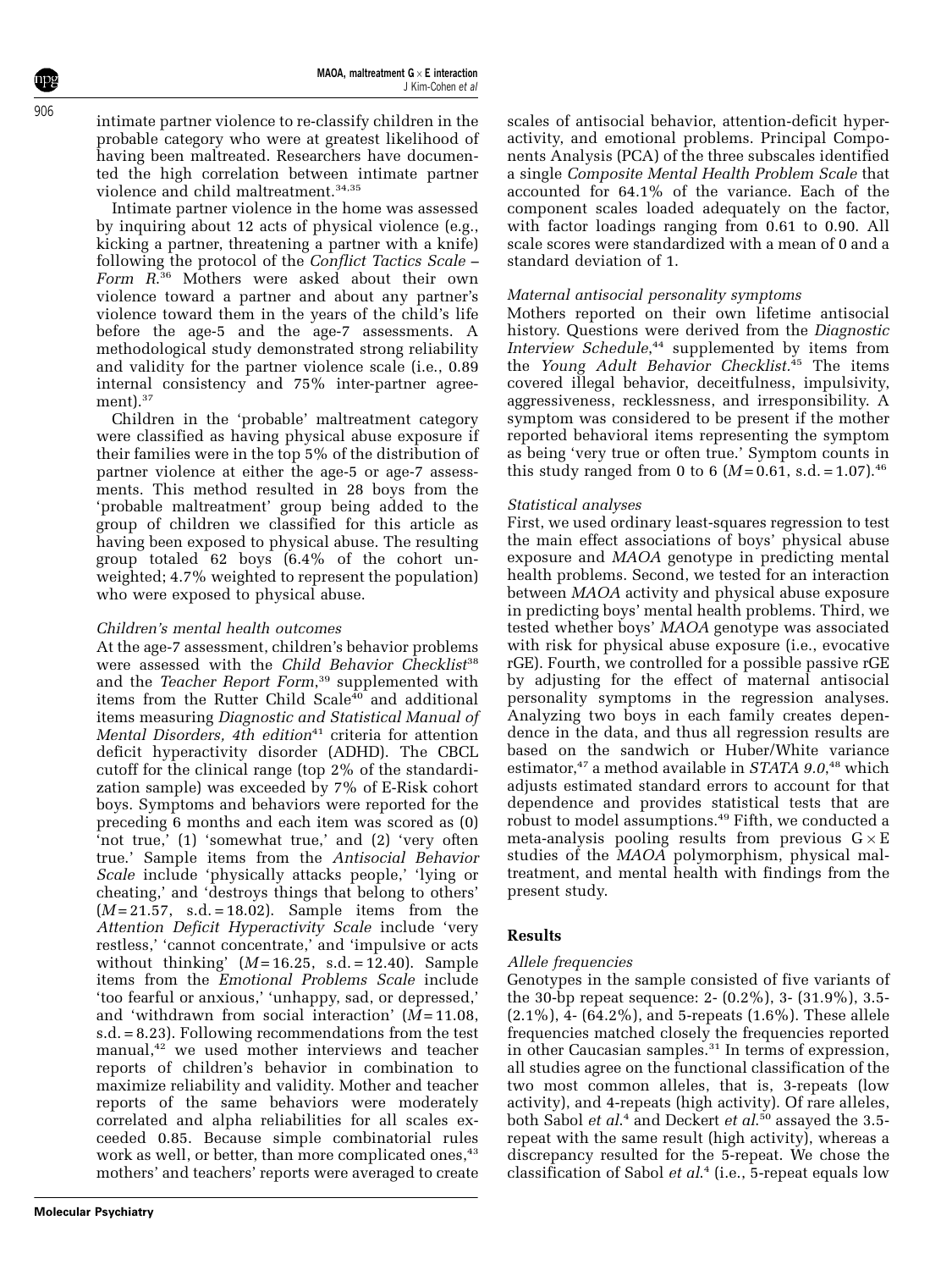activity) as they assayed three cell lines as opposed to one. The rare 2-repeat, of which only two cases exist in our sample, was classified as low activity based upon precedence in previous studies. Dropping the 18 boys with the 2- or 5-repeat alleles did not alter the pattern of findings nor their significance.  $3,6,7$ 

#### Predicting composite mental health problems

Sample sizes, group means, and effect size comparisons are presented in Table 1. As expected, there was a significant main effect of physical abuse exposure on children's mental health problems (Table 2). In addition, we found a significant main effect of MAOA activity  $(P=0.017)$ , such that boys with the high activity allele had a higher level of mental health problems. The test for the interaction between MAOA activity and physical abuse exposure revealed a significant  $G \times E$  (b = -0.84, s.e. = 0.40, t = 2.09,  $P = 0.037$ ). This interaction showed that the effect of physical abuse exposure was significantly weaker among boys with high  $MAOA$  activity  $(b=0.61,$ s.e. = 0.22,  $t = 2.83$ ,  $P = 0.005$ ) than among boys with low MAOA activity  $(b = 1.45, s.e. = 0.33, t = 4.40,$  $P < 0.001$  (see Figure 1).

Next, we examined whether there might be evidence of a rGE in two ways. First, we tested for the possibility that a child's genotype might be involved in evoking or eliciting physical abuse exposure. We found that it did not. Boys' MAOA activity was not significantly associated with likelihood of exposure to physical abuse (low-activity MAOA 3.5%; highactivity MAOA 5.3%;  $F_{(1,974)} = 1.89$ ,  $P = 0.170$ ). Second, we tested whether a child's MAOA genotype might be related to the likelihood of experiencing physical abuse indirectly via an association with



Figure 1 Gene-by-physical abuse exposure interaction predicting children's composite mental health problems.

| Table 1 Sample sizes, means, standard deviations, and effect size (Cohen's d) comparisons of age-7 mental health outcomes in |  |  |  |  |
|------------------------------------------------------------------------------------------------------------------------------|--|--|--|--|
| boys by MAOA genotype and physical abuse exposure                                                                            |  |  |  |  |

| Children's mental health outcomes                                 | Physical abuse exposure | MAOA genotype                                           |                                                      |  |  |
|-------------------------------------------------------------------|-------------------------|---------------------------------------------------------|------------------------------------------------------|--|--|
|                                                                   |                         | Low activity                                            | High activity                                        |  |  |
| Sample sizes                                                      | Not exposed<br>Exposed  | $N = 313$<br>$N=16$                                     | $N = 600$<br>$N=46$                                  |  |  |
| Composite mental health problem scale                             | Not exposed<br>Exposed  | $M$ (s.d.)<br>$-0.21(0.91)$<br>1.24(1.38)<br>$d = 1.55$ | $M$ (s.d.)<br>0.02(0.97)<br>0.63(1.04)<br>$d = 0.63$ |  |  |
| Component mental health subscales<br>Antisocial behavior subscale | Not exposed<br>Exposed  | $-0.19(0.90)$<br>1.07(1.61)<br>$d = 1.33$               | 0.02(0.98)<br>0.68(1.02)<br>$d = 0.67$               |  |  |
| Attentional problems and hyperactivity subscale                   | Not exposed<br>Exposed  | $-0.17(0.89)$<br>1.02(1.13)<br>$d = 1.32$               | 0.04(1.01)<br>0.45(1.18)<br>$d = 0.40$               |  |  |
| Emotional problem subscale                                        | Not exposed<br>Exposed  | $-0.13(0.90)$<br>0.92(1.10)<br>$d = 1.15$               | $-0.03(0.99)$<br>0.37(1.01)<br>$d = 0.40$            |  |  |

Abbreviations: MAOA, monoamine oxidase.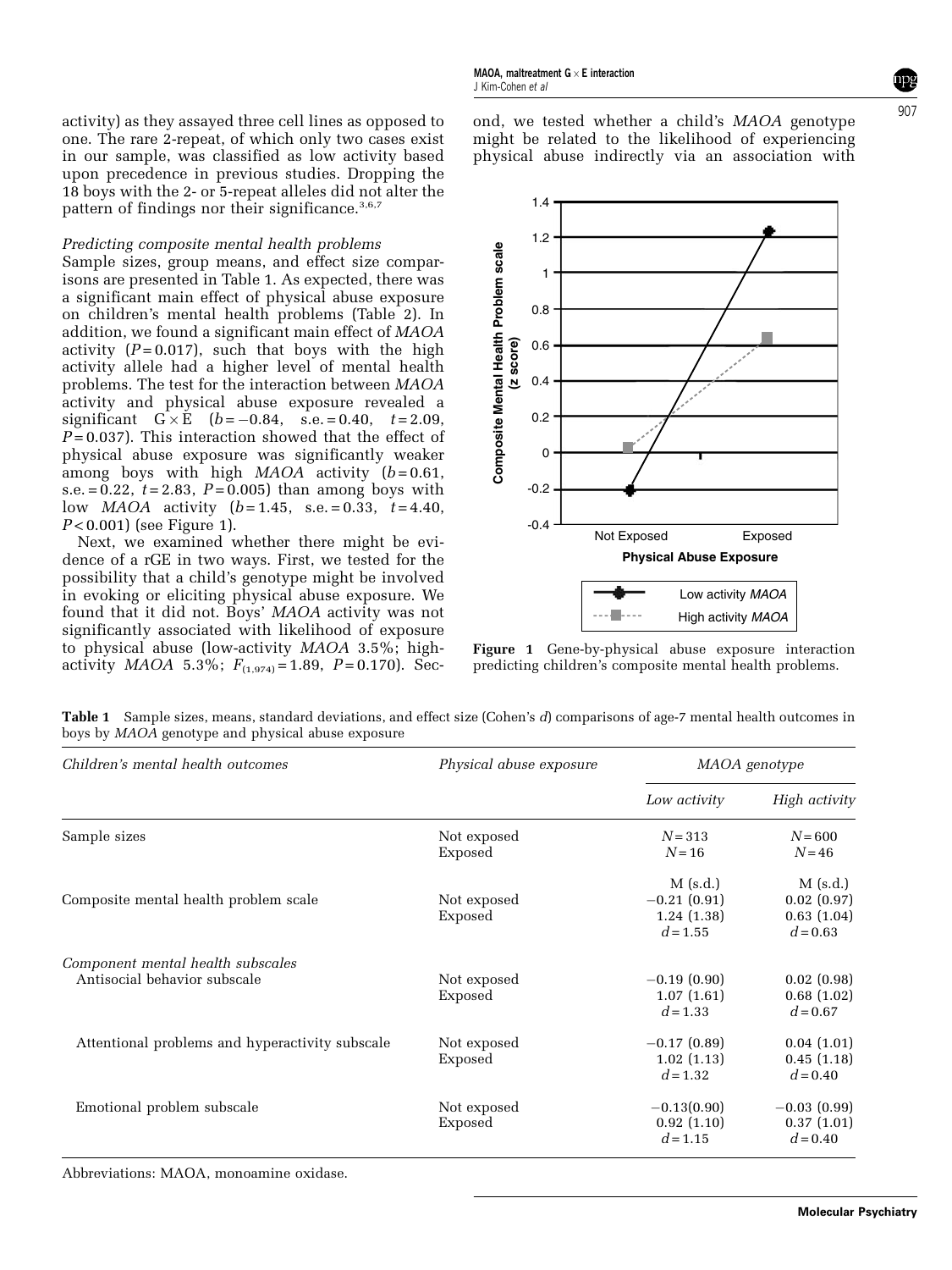MAOA, maltreatment  $G \times E$  interaction J Kim-Cohen et al

parental characteristics that increase environmental risk exposure. Maternal antisocial personality symptoms were significantly correlated with children's likelihood of physical abuse exposure  $(b=1.22,$ s.e. = 0.26,  $t = 4.79$ ,  $P < 0.001$ ). However, when the model was adjusted for the main effects of physical abuse exposure, MAOA genotype, and maternal antisocial personality symptoms, the interaction between MAOA activity and physical abuse exposure remained significant (Table 2).

#### Do results hold for component mental health subscales?

We repeated the analyses separately predicting each of the component mental health subscales to examine whether the  $G \times E$  interaction finding would be robust across multiple outcomes. All subscale findings of the interaction were in the predicted direction (Figure 2a–c) and mirrored the findings reported for the composite mental health measure. However, only the

ADHD subscale yielded clear statistical significance  $(b = -0.78, s.e. = 0.35, t = 2.26, P = 0.024)$  (Table 2). This  $G \times E$  finding remained significant  $(P=0.014)$ after controlling for maternal antisocial personality symptoms.

#### Meta-analysis

We included studies in our meta-analysis if they fulfilled four criteria. First, the study had to be published in a peer-reviewed journal. Second, the study had to include genotypic information on the variable number tandem repeat polymorphism in the promoter region of the MAOA gene. Third, the study had to include a measure of serious familial adversity in childhood that was significantly associated in a main effect fashion with the outcome measure. Fourth, the sample had to be drawn from a nonclinical population. In addition to the present study, we know of four previous studies that meet all criteria.<sup>3,6-8</sup> A study by Young et  $al.^9$  was excluded

Table 2 Results of regression analyses testing gene-by-physical abuse exposure interaction effects on children's mental health outcomes

| Children's mental health outcomes                                                                                                                                                                                       |   | Test for main effects <sup>a</sup> |              |                                                                         | Test for interaction term                                  |                              |                              |                                  | Test for passive rGE                                     |      |              |                                                                      |
|-------------------------------------------------------------------------------------------------------------------------------------------------------------------------------------------------------------------------|---|------------------------------------|--------------|-------------------------------------------------------------------------|------------------------------------------------------------|------------------------------|------------------------------|----------------------------------|----------------------------------------------------------|------|--------------|----------------------------------------------------------------------|
|                                                                                                                                                                                                                         | b | s.e.                               | $^{\dagger}$ | P                                                                       | b                                                          | s.e.                         | t                            | P                                | b                                                        | s.e. | $^{\dagger}$ | P                                                                    |
| Composite mental health problem scale<br>Constant<br>Physical abuse exposure<br>MAOA genotype<br>Physical abuse exposure $\times MAOA$ genotype<br>Maternal antisocial personality symptoms                             |   |                                    |              | 0.83 0.19 4.44 0.001<br>0.19 0.08 2.40 0.017                            | $-0.19$ 0.07 2.83 0.005 $-0.21$<br>1.45<br>0.23<br>$-0.84$ | 0.07<br>0.33<br>0.08<br>0.40 | 3.18<br>4.41<br>2.81<br>2.09 | 0.001<br>0.005<br>0.037          | $0.002 -0.31 0.07 4.56 0.001$<br>$-0.85$ 0.39 2.19 0.029 |      |              | 1.25 0.30 4.12 0.001<br>0.22 0.08 2.86 0.004<br>0.18 0.05 3.76 0.001 |
| Component mental health subscales<br>Antisocial behavior subscale<br>Constant<br>Physical abuse exposure<br>MAOA genotype<br>Physical abuse exposure $\times MAOA$ genotype<br>Maternal antisocial personality symptoms |   |                                    |              | $-0.18$ 0.06 2.73 0.007<br>0.81 0.18 4.55 0.001<br>0.19 0.08 2.34 0.019 | $-0.19$<br>1.26<br>0.21<br>$-0.61$                         | 0.06<br>0.39<br>0.08<br>0.44 | 3.01<br>3.27<br>2.66<br>1.38 | 0.001<br>0.008<br>0.169          | $0.003 -0.30 0.07 4.49 0.001$<br>$-0.63$ 0.45 1.40 0.163 |      |              | 1.05 0.38 2.77 0.006<br>0.21 0.08 2.72 0.007<br>0.18 0.05 3.84 0.001 |
| ADHD subscale<br>Constant<br>Physical abuse exposure<br>MAOA genotype<br>Physical abuse exposure $\times MAOA$ genotype<br>Maternal antisocial personality symptoms                                                     |   |                                    |              | 0.62 0.18 3.37 0.001<br>0.18 0.08 2.23 0.026                            | $-0.15$ 0.06 2.42 0.016 $-0.17$<br>1.20<br>0.21<br>$-0.78$ | 0.06<br>0.27<br>0.08<br>0.35 | 2.73<br>4.49<br>2.57<br>2.26 | 0.001<br>0.010<br>0.024          | $0.007 -0.26 0.06 4.07 0.001$<br>$-0.80$ 0.32 2.48 0.014 |      |              | 1.01 0.23 4.35 0.001<br>0.21 0.08 2.62 0.009<br>0.16 0.04 3.90 0.001 |
| Emotional Problem Subscale<br>Constant<br>Physical abuse exposure<br>MAOA genotype<br>Physical abuse exposure $\times MAOA$ genotype<br>Maternal antisocial personality symptoms                                        |   |                                    |              | $-0.11$ 0.06 1.92 0.055<br>0.57 0.16 3.44 0.001<br>0.08 0.07 1.07 0.283 | $-0.13$<br>1.05<br>0.10<br>$-0.65$                         | 0.06<br>0.29<br>0.07<br>0.35 | 2.20<br>3.67<br>1.41<br>1.85 | 0.028<br>0.001<br>0.159<br>0.065 | $-0.17$ 0.06 2.60 0.010<br>$-0.65$ 0.35 1.89 0.059       |      |              | 0.97 0.27 3.56 0.001<br>0.10 0.07 1.38 0.168<br>0.06 0.04 1.65 0.099 |

<sup>a</sup>Ns range between 954 and 959 across models because of missing data on boys' mental health measures or maternal antisocial personality symptoms.

Abbreviations: ADHD, attention deficit hyperactivity disorder; MAOA, monoamine oxidase A; rGE, gene–environment correlation.

The table presents final models with main effects and interactions entered simultaneously.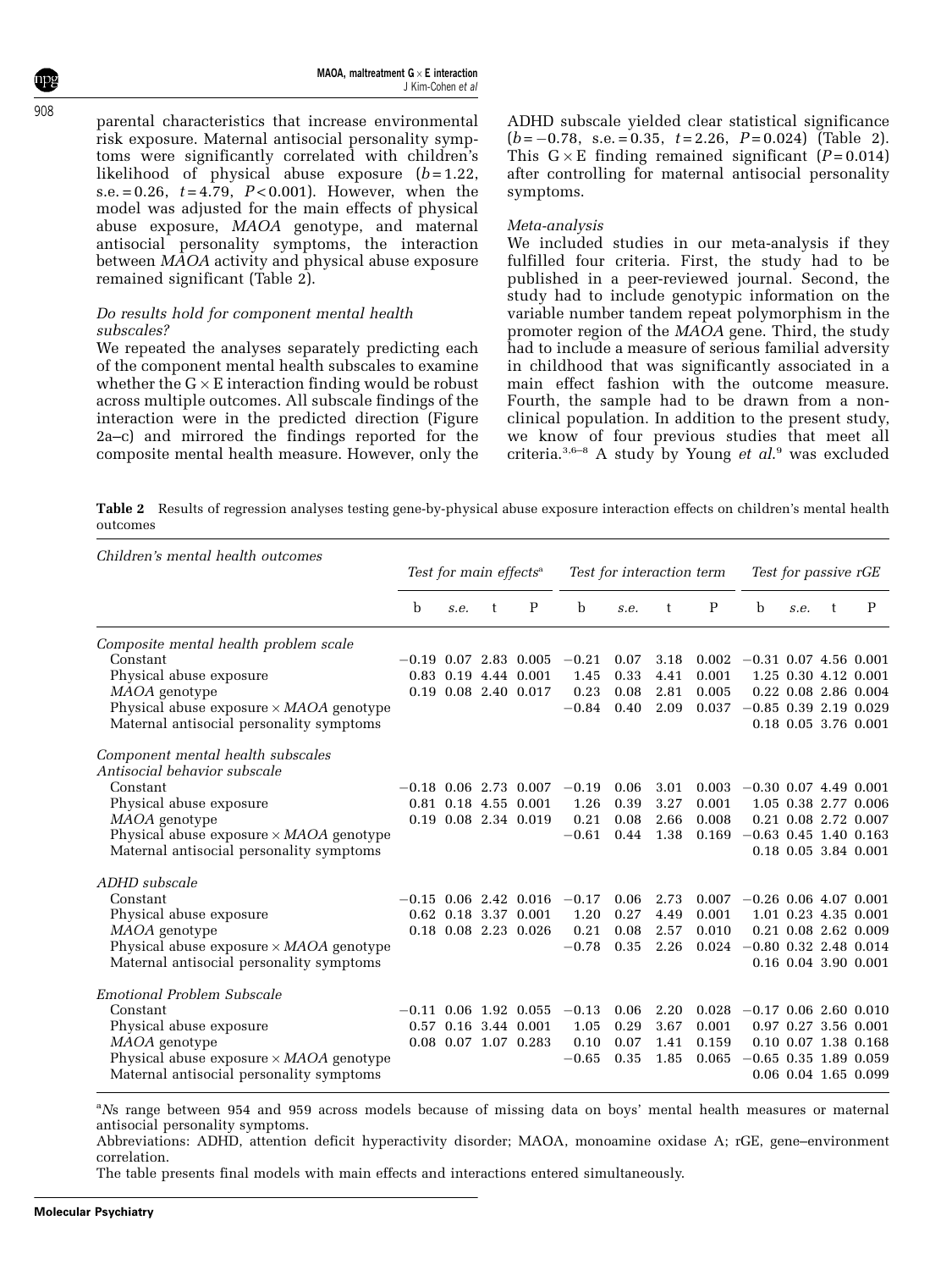because their entire sample consisted of adolescents in clinical treatment for serious conduct problems, no matched control group was included, and their measure of lifetime conduct disorder symptoms places the temporal ordering of the risk and outcome variables in question.

Standard methods for effect size conversion were used to translate the results of the different studies into a common metric of correlations.51,52 The correlations of interest were those reported between family adversity and antisocial behavior within each MAOA genotype group. If papers reported more than one outcome measure, we chose the most general measure of antisocial behavior (e.g., composite measures). Where necessary, authors were contacted for additional results in order to calculate effect sizes. All correlations were z-transformed and their standard errors derived.

Heterogeneity across studies was assessed using the  $\chi^2$ -based Q statistic, as well as the  $I^2$  measure of the percentage of across-study variation attributable to heterogeneity.53,54 Using meta-analysis programs available in STATA 9.0, 48,55 fixed- and random-effects estimates and results were consistent across all analyses; we report only results from the more conservative random-effects model. Meta-analysis of the interaction effect was carried out using the difference in the transformed correlations across the MAOA groups within each study.

Figure 3 depicts results of the meta-analysis conducted in two ways. First, panel a presents a forest plot of the correlations between maltreatment and antisocial behavior by MAOA activity group for all studies. Within the high-activity MAOA group, there was no evidence of significant heterogeneity across studies  $(\chi^2_{\text{df}=4}=0.79, P=0.940, I^2=0.0\%)$ , but there was mild–moderate heterogeneity across studies in the low-activity MAOA group as indicated by the  $I^2$ measure  $(\chi^2_{\text{df}=4}=6.29, P=0.179, I^2=36.4\%).$  The random effects pooled estimates within MAOA activity groups were as follows: low MAOA activity, 0.32 (95% CI: 0.23, 0.40;  $P < 0.001$ ); high MAOA activity, 0.12 (95% CI: 0.08, 0.17;  $P < 0.001$ ).

Second, panel b presents a forest plot of the metaanalysis of the interaction effect based on the differences in correlations by MAOA activity group. No significant heterogeneity was detected across the studies  $(\chi^2_{\text{df}=4} = 3.79, P = 0.440, I^2 = 0.0)$ . The pooled random-effects estimate of the change in correlations from the high- to low-activity MAOA groups indicated a significant effect of 0.18 (95% CI: 0.10, 0.26;  $P < 0.001$ ).

We carried out two additional sensitivity analyses on the meta-analysis results. First, we removed the study by Caspi et al.<sup>3</sup> and re-estimated the pooled effects to rule-out potential bias contributed by the first published study of this hypothesis.<sup>24,56</sup> This resulted in a significant but reduced pooled difference in correlations of 0.16 (95% CI: 0.07, 0.25;  $P=0.001$ ). Second, we removed the Nilsson et al.<sup>8</sup> study, which reported an effect size larger in

Figure 2 Gene-by-physical abuse exposure interaction predicting subscales of children's (a) antisocial behavior, (b) attentional problems and hyperactivity, and (c) emotional problems.



1.4 1.2 1 0.8

ò.

Low activity *MAOA* High activity *MAOA*

Г

**a**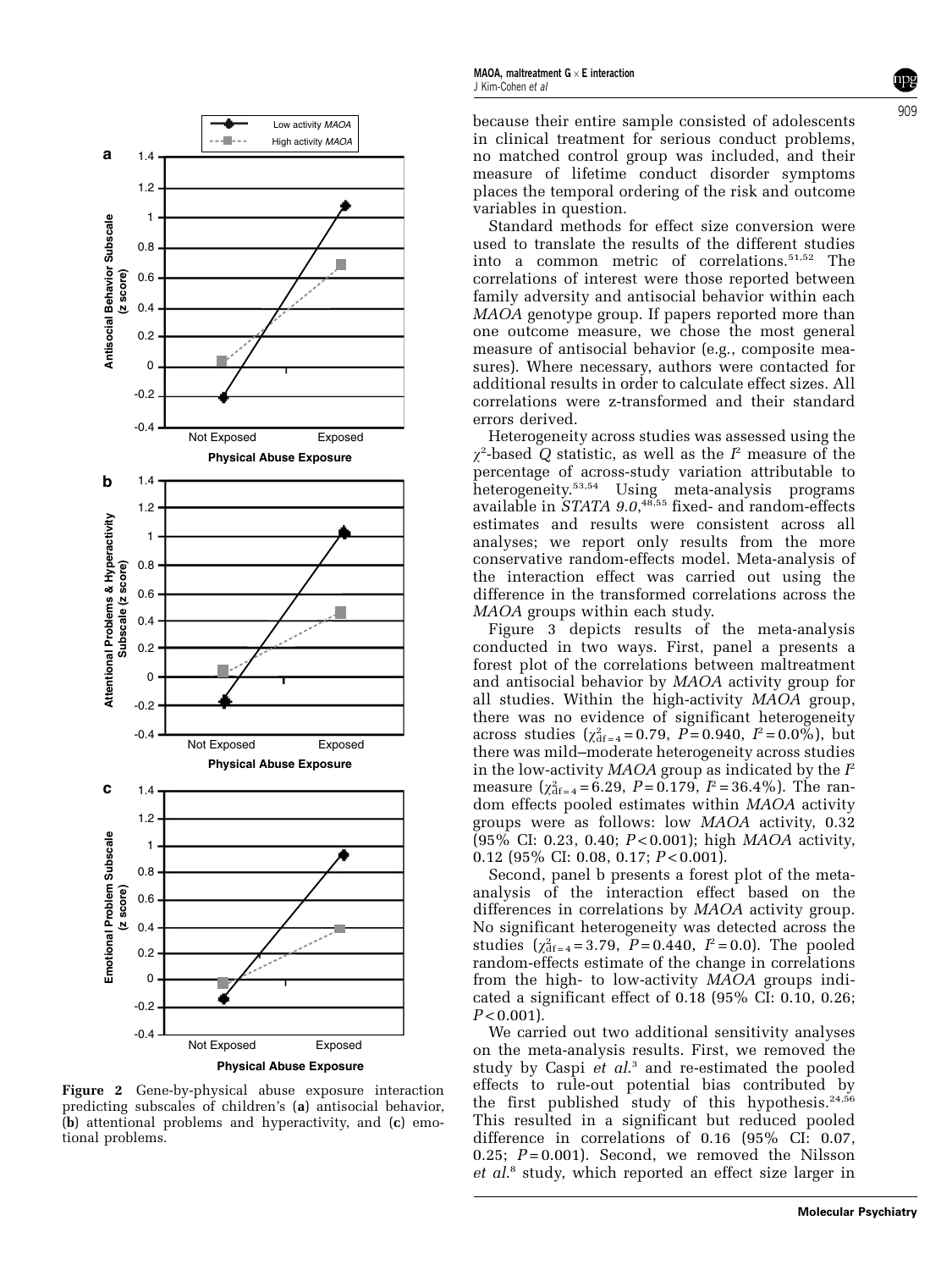

MAOA, maltreatment  $G \times E$  interaction

Figure 3 Meta-analysis pooling results across studies. Summary correlations between measures of childhood maltreatment and mental health are presented separately in the low- vs high-activity MAOA genotype groups. CI indicates confidence interval. Squares and % weight indicate the size of each study's contribution to the summary correlations indicated by diamonds. (a) Forest plot of correlations between childhood maltreatment and mental health, as a function of MAOA genotype group in five independent studies. (b) Forest plot of the interaction effect based on differences in correlations between childhood maltreatment and mental health observed in low- vs high-activity MAOA genotype groups in five independent studies.

magnitude than the original study by Caspi et al.<sup>3</sup> After both studies were removed, results showed a pooled effect of 0.15 (95% CI: 0.05, 0.24;  $P=0.002$ ) (Meta-analysis using effect sizes for children's antisocial behavior from the Kim-Cohen et al. study resulted in the same pattern of significant findings. Details are available from first author.).

#### Discussion

Since 2002 when evidence first appeared that an MAOA polymorphism moderates the impact of childhood maltreatment on risk for antisocial behavior.<sup>3</sup> scientists have awaited supporting data through replication. The present investigation evaluated this

**Molecular Psychiatry**

 $G \times E$  hypothesis in two ways. First, using data from a representative birth cohort sample of 7-year-old boys, we replicated and extended Caspi  $et$   $al.'s'$  original results. Among children who were exposed to physical maltreatment, boys with the low-activity MAOA allele had mental health problem scores that were half a standard deviation higher than boys with the high-activity allele. Second, our preliminary meta-analysis found supportive evidence of this  $G \times E$  effect. Pooling estimates from five studies, we found that the association between early familial adversity and mental health was significantly stronger in the low-activity MAOA vs the high-activity MAOA groups. If replication is the 'sine qua non for accepting a hypothesis' (p. 627), $57$  then evidence from the present study brings the field closer toward confirming that MAOA activity is meaningfully involved in explaining variability in developmental outcomes as a consequence of maltreatment.

Beyond replication and meta-analysis, this study contributes novel information in several additional ways. First, we extended the findings downward to a sample of 7-year-old boys, indicating that variability in young children's mental health is explained significantly by differences in vulnerability to stress as indexed by a genetic polymorphism. This finding suggests that one mechanism by which maltreatment leads to the development of psychopathology relates specifically to MAOA functioning, and that this biological process can be initiated early in life. Eventually, such evidence can inform not only what treatments might help prevent psychopathology in physically maltreated children but also when such intervention might be most successful. Second, we evaluated MAOA activity in relation to children's global mental health outcomes in addition to their antisocial behavior. In the Dunedin sample of adult males, the MAOA polymorphism did not moderate stress effects in predicting depression,<sup>58</sup> suggesting that in adults, MAOA activity moderates the impact of stress specifically towards an antisocial outcome. In childhood, the  $G \times E$  involving MAOA appears to influence ADHD-related symptoms as well as a broader phenotype comprising several domains of mental health that together signal the beginning of a maladaptive trajectory toward the development of adult antisocial behavior. Third, we ruled-out the possibility that the  $G \times E$  might be explained spuriously by a passive or evocative rGE.

One unexpected finding of the present study was that the MAOA polymorphism predicted children's mental health outcomes in a main effect fashion. Boys with the genotype conferring high MAOA activity had slightly but significantly elevated levels of global mental health problems as well as antisocial behavior and attention-deficits/hyperactivity relative to boys with the low-activity genotype. This finding is not inconsistent with previously published results of a significant main effect of the high-activity MAOA genotype on increasing risk for antisocial behavior and ADHD.59–61 Moreover, closer inspection of other

910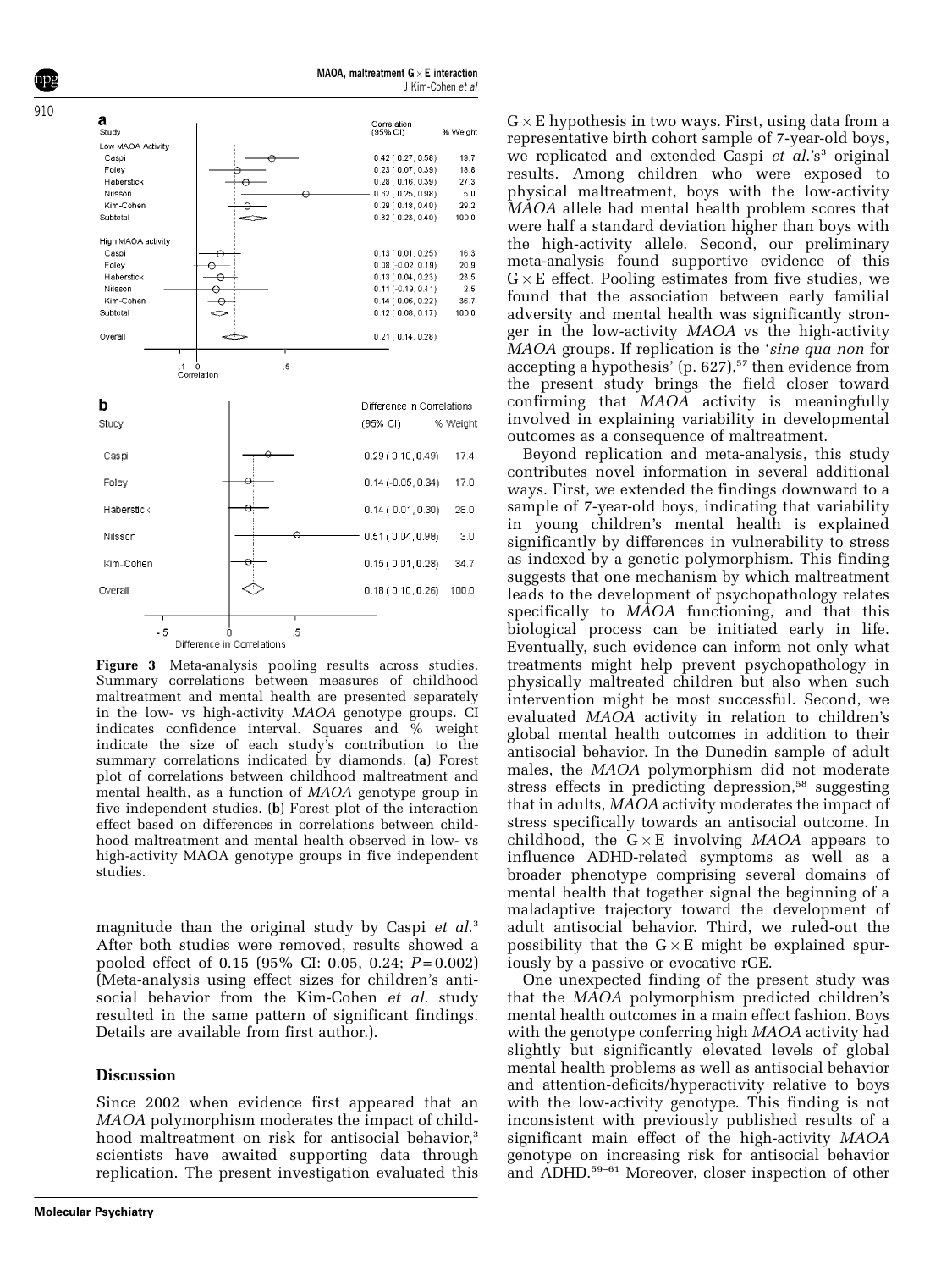$G \times E$  studies involving the MAOA polymorphism reveals similar findings, albeit at marginally significant levels.<sup>3,6,7</sup> For instance, Foley et al.<sup>6</sup> found a nonsignificant trend  $(P< 0.14)$  for the high-activity MAOA allele increasing risk for conduct disorder; after adjusting for the interaction between the MAOA polymorphism and maltreatment, the main effect became significant  $(P=0.04)$ . However, two recent studies found contradictory results with positive prediction from the low-activity MAOA genotype to ADHD.62,63 Further research to resolve these discrepancies is needed to understand the direction of gene effects on conferring risk for psychopathology in the absence or presence of risk exposure.

Strengths of this study include a meta-analysis as well as an original analysis of data from a large, nonselected sample of boys at a young age when early emerging psychopathology predicts continuing difficulties in later life. Genotype, phenotype, and physical abuse exposure were measured using independent methods. The findings, however, should be interpreted in light of several limitations. First, our sample comprised Caucasian twins living in England and Wales. However, allele frequencies for the MAOA promoter polymorphism<sup>3,4</sup> and base rates of physical abuse exposure in our sample are comparable to those reported elsewhere.<sup>34</sup> Future research should test whether our findings replicate in singleton children and in non-Caucasian samples. Second, official records of maltreatment history were not available. However, unlike many large-scale studies that rely upon self-complete questionnaires, we interviewed caregivers face-to-face about violence exposure, a method having evidence of good validity.<sup>22</sup> Third, because girls' MAOA genotype cannot be characterized with confidence, our findings and the findings of previous studies are informative only about males. More progress toward understanding X-chromosome inactivation and MAOA gene expression is needed before the relevance of this finding to female subjects can be evaluated. Fourth, our meta-analysis contained only four studies in addition to Caspi et al.'s<sup>3</sup> original study. Therefore, our meta-analysis results should be re-evaluated once further tests of the hypothesis are published.

Ultimately, the goal of genomics research is to prevent mental disorder<sup>57</sup> and to refine treatment strategies.<sup>64</sup> Reliable  $G \times E$  findings have considerable potential for informing such efforts.<sup>10</sup> However, a statistical interaction between a genotype and an environmental risk factor requires further research to uncover the biological mechanisms involved in the interaction.<sup>65</sup> Because the MAOA enzyme selectively metabolizes serotonin, norepinephrine, and dopamine,<sup>4,5</sup> which are involved in multiple brain functions associated with stress regulation,<sup>66</sup> it is likely to be one of myriad factors involved in the development of biological sensitivity to stress and the social context.<sup>67</sup> A statistical  $G \times E$  involving MAOA thus represents an important launching pad for developmental neuroscience research into the underlying causal mechanisms involved in the etiology of psychopathology.10,64,68–70 Moreover, it is possible that the MAOA gene may simply be a marker for a behavioral trait, which itself moderates the association between maltreatment and children's mental health.

Eradicating child maltreatment is clearly the preferred way to combat risk for psychiatric problems, and yet large numbers of children in Western societies are abused and exposed to family violence each year.35 Once an adverse experience touches off an otherwise 'silent' genetic vulnerability and triggers a cascade of biological events toward atypical development, what can be done to halt or reverse the process? In addition to possible pharmacological interventions, recent research on the serotonin transporter polymorphism suggests that social support can protect even genetically vulnerable children from the negative sequelae of maltreatment.71 As evidence for significant  $G \times E$  in predicting mental health continues to emerge, $70$  both scientists and the public are becoming increasingly aware that like many developmental processes, $\bar{z}^2$  the nature of gene effects on behavior, too, is often contingent upon experience.

#### Acknowledgments

We are grateful to the Study families and teachers for their participation. We thank Robert Plomin and Michael Rutter for their contributions, Thomas Achenbach for kind permission to adapt the CBCL, and members of the E-Risk team for their dedication, insights, and hard work. Terrie E Moffitt is a recipient of a Royal Society-Wolfson Research Merit Award. This research was supported by grants from the National Institute of Mental Health (MH45070 & MH49414), the UK Medical Research Council (G9806489 & G0100527), and the ESRC-SCOPIC Network.

#### References

- 1 Rutter M. The promotion of resilience in the face of adversity. In: Clarke-Stewart A, Dunn J (eds). Families Count: Effects on Child and Adolescent Development. Cambridge University Press: New York, 2006, pp 26–52.
- 2 Widom C, McGloin J. Resilience among abused and neglected children grown up. Dev Psychopathol 2001; 13: 1021-1038.
- 3 Caspi A, McClay J, Moffitt TE, Mill J, Martin J, Craig IW et al. Role of genotype in the cycle of violence in maltreated children. Science 2002; 297: 851–854.
- 4 Sabol S, Hu S, Hamer D. A functional polymorphism in the monoamine oxidase A gene promoter. Hum Genet 1998; 103: 273–279.
- 5 Shih J, Chen K, Ridd M. Monoamine oxidase: from genes to behavior. Ann Rev Neurosci 1999; 22: 197–217.
- 6 Foley D, Eaves L, Wormley B, Silberg JL, Maes H, Kuhn J et al. Childhood adversity, monoamine oxidase A genotype, and risk for conduct disorder. Arch Gen Psychiatry 2004; 61: 738–744.
- 7 Haberstick B, Lessem J, Hopfer C, Smolen A, Ehringer M, Timerlake D et al. Monoamine oxidase A (MAOA) and antisocial behaviors in the presence of childhood and adolescent maltreatment. Am J Med Genet B Neuropsychiatr Genet 2005; 135B: 59–64.
- 8 Nilsson K, Sjoberg R, Damberg M, Leppert J, Ohrvik J, Alm P et al. Role of monoamine oxidase A genotype and psychosocial factors in male adolescent criminal activity. Biol Psychiatry 2005; 59: 121–127.
- 9 Young S, Smolen A, Hewitt J, Haberstick M, Stallings M, Corley R et al. Interaction between MAO-A genotype and maltreatment in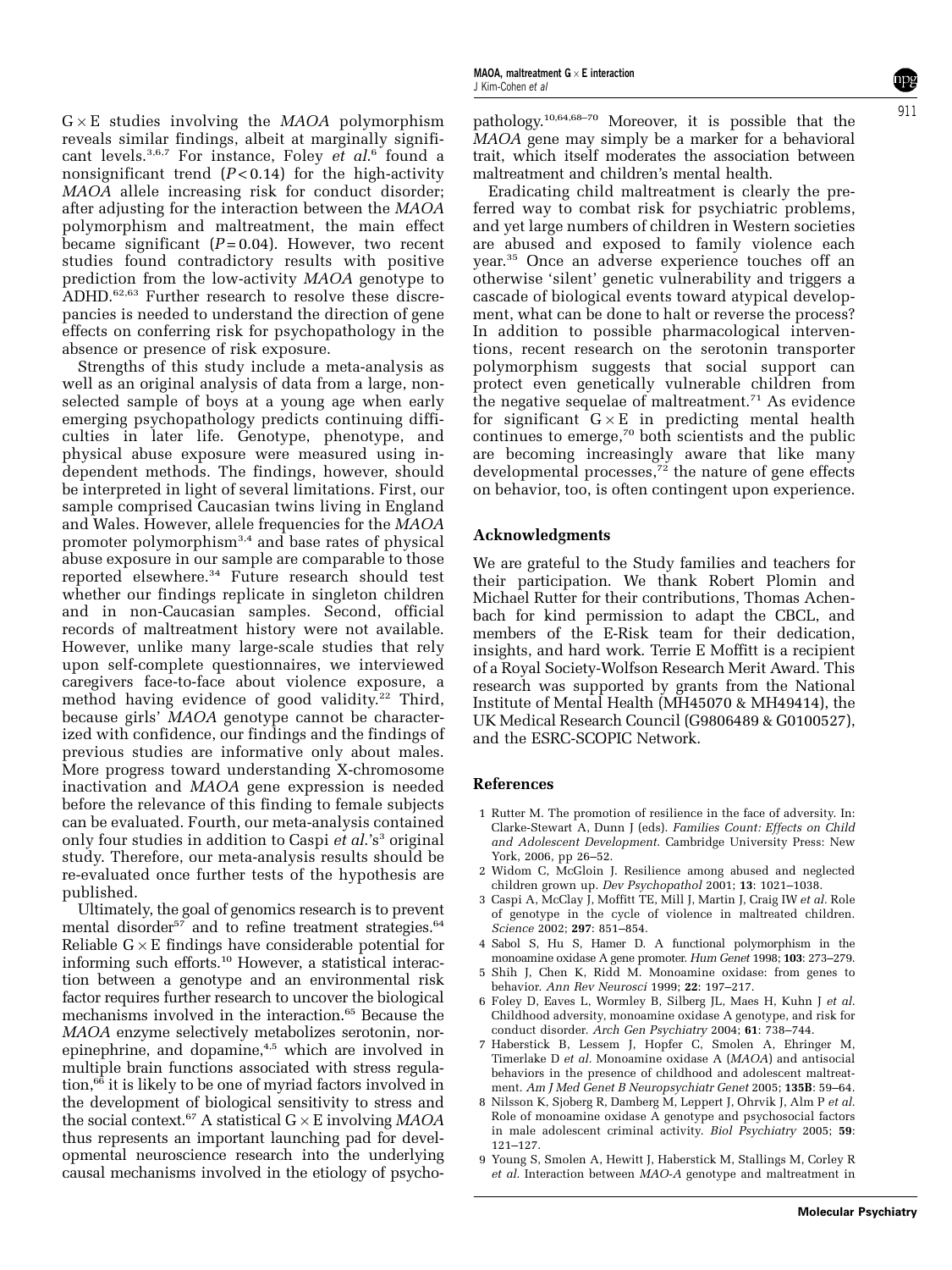- MAOA, maltreatment  $G \times E$  interaction J Kim-Cohen et al
- risk for conduct disorder: failure to confirm in adolescent patients. Am J Psychiatry 2005; 163: 1019–1025.
- 10 Moffitt TE, Caspi A, Rutter M. Strategy for investigating interactions between measured genes and measured environments. Arch Gen Psychiatry 2005; 62: 473–481.
- 11 Cases O, Seif I, Grimsby J, Gaspar P, Chen K, Pournin S et al. Aggressive behavior and altered amounts of brain serotonin and norepinephrine in mice lacking MAOA. Science 1995; 268: 1763– 1766.
- 12 Brunner H, Nelen M, Breakefield X, Ropers H, van Oost B. Abnormal behavior associated with a point mutation in the structural gene for monoamine oxidase A. Science 1993; 262: 578–580.
- 13 Brunner H, Nelen M, van Zandvoort P, Abeling N, van Gennip A, Wolters E et al. X-linked borderline mental retardation with prominent behavioral disturbance: phenotype, genetic localization, and evidence for disturbed monoamine metabolism. Am J Hum Genet 1993; 52: 1032–1039.
- 14 Moffitt TE. Life course persistent versus adolescence-limited antisocial behavior. In: Cicchetti D, Cohen DJ (eds). Developmental Psychopathology, 2nd edn, vol. 3. Wiley: New York, 2006, pp 570–598.
- 15 Rutter M. Relationships between mental disorders in childhood and adulthood. Acta Psychiatr Scand 1995; 91: 73–85.
- 16 Lansford JE, Dodge KA, Pettit GS, Bates JE, Crozier J, Kaplow J. A 12-year prospective study of the long-term effects of early child physical maltreatment on psychological, behavioral, and academic problems in adolescence. Arch Pediatr Adolesc Med 2002; 156: 824–830.
- 17 Crijnen A, Achenbach T, Verhulst F. Problems reported by parents of children in multiple cultures: The Child Behavior Checklist syndrome constructs. Am J Psychiatry 1999; 156: 569–574.
- 18 Caron C, Rutter M. Comorbidity in child psychopathology: concepts, issues and research strategies. J Child Psychol Psychiatry 1991; 32: 1063–1080.
- 19 Verhulst FC, van der Ende J. 'Comorbidity' in an epidemiological sample: a longitudinal perspective.. *J Child Psychol Psychiatry* 1993; 34: 767–783.
- 20 Rutter M, Silberg J. Gene–environment interplay in relation to emotional and behavioral disturbance. Annu Rev Psychol 2002; 53: 463–490.
- 21 DiLalla L, Gottesman II. Biological and genetic contributors to violence – Widom's untold tale. Psychol Bull 1991; 109: 125–129.
- 22 Jaffee SR, Moffitt TE, Caspi A, Taylor A. Physical maltreatment victim to antisocial chid: evidence of an environmentally mediated process. J Abnorm Psychol 2004; 113: 44–55.
- 23 Insel TR, Collins FS. Psychiatry in the genomics era. Am J Psychiatry 2003; 160: 616–620.
- 24 Ioannidis J, Ntzani E, Trikalinos T, Contopoulos-Ioannidis D. Replication validity of genetic association studies. Nat Genet 2001; 29: 306–309.
- 25 Trouton A, Spinath FM, Plomin R. Twins Early Development Study (TEDS): a multivariate, longitudinal genetic investigation of language, cognition, and behavior problems in childhood. Twin Res 2002; 5: 444–448.
- 26 Maynard RA. Kids Having Kids: Economic Costs and Social Consequences of Teen Pregnancy. Urban Institute Press: Washington DC, 1997.
- 27 Moffitt TE, The E-Risk Study Team. Teen-aged mothers in contemporary Britain. J Child Psychol Psychiatry 2002; 43: 727–742.
- 28 Bennett N, Jarvis L, Rowlands O, Singleton N, Haselden L. Living in Britain: Results from the General Household Survey. HMSO: London, 1996.
- 29 Benjamin D, Van Bakel I, Craig I. A novel expression based approach for assessing the inactivation status of human X-linked genes. Eur J Hum Genet 2000; 8: 103–108.
- 30 Carrel L, Willard H. X-inactivation profile reveals extensive variability in X-linked gene expression in females. Nature 2005; 434: 400–404.
- 31 Freeman B, Smith N, Curtis C, Huckett L, Mill J, Craig I. DNA from buccal swabs recruited by mail: evaluation of storage effects on long-term stability and suitability for multiplex polymerase chain reaction genotyping. Behav Genet 2003; 33: 67–72.
- 32 Dodge KA, Pettit GS, Bates JE, Valente E. Social informationprocessing patterns partially mediate the effect of early physical abuse on later conduct problems. J Abnorm Psychol 1995; 104: 632–643.
- 33 Department of Health. The Children Act. HMSO: London, 1989.
- 34 Osofsky J. Prevalence of children's exposure to domestic violence and child maltreatment: implications for prevention and intervention. Clin Child Fam Psychol Rev 2003; 6: 161–170.
- 35 Tolan P, Gorman-Smith D, Henry D. Family violence. Annu Rev Psychol 2006; 57: 557–583.
- 36 Straus MA. Measuring intrafamily conflict and violence: the Conflict Tactics (CT) Scales. In: Straus MA, Gelles RJ (eds). Physical Violence in American Families: Risk Factors and Adaptations to Violence in 8145 Families. Transaction: New Brunswick, NJ, 1990, pp 403–424.
- 37 Moffitt TE, Caspi A, Krueger RF, Magdol L, Margolin G, Silva PA et al. Do partners agree about abuse in their relationship? A psychometric evaluation of interpartner agreement. Psychol Assess 1997; 9: 47–56.
- 38 Achenbach TM. Manual for the Child Behavior Checklist/4–18 and 1991 Profile. University of Vermont Department of Psychiatry: Burlington, VT, 1991.
- 39 Achenbach TM. Manual for the Teacher's Report Form and 1991 Profile. University of Vermont Department of Psychiatry: Burlington VT, 1991.
- 40 Sclare I. The Child Psychology Portfolio. NFER-Nelson Publishing Company: Windsor, Berkshire, 1997.
- 41 American Psychiatric Association. Diagnostic and Statistical Manual of Mental Disorders, 4th edn. American Psychiatric Association: Washington, DC, 1994.
- 42 Achenbach TM, Rescorla L. Manual for ASEBA School-Age Forms & Profiles. University of Vermont, Research Center for Children, Youth, & Families: Burlington, VT, 2001.
- 43 Piacentini JC, Cohen P, Cohen J. Combining discrepant diagnostic information from multiple sources: are complex algorithms better than simple ones? J Abnorm Child Psychol 1992; 20: 51–63.
- 44 Robins L, Cottler L, Bucholz K, Compton W. Diagnostic Interview Schedule for DSM-IV. Washington University School of Medicine: St Louis, MO, 1995.
- 45 Achenbach TM. Manual for the Young Adult Self-Report and Young Adult Behavior Checklist. University of Vermont Department of Psychiatry: Burlington, VT, 1997.
- 46 Kim-Cohen J, Caspi A, Rutter M, Polo Tomas M, Moffitt TE. The caregiving environments provided to children by depressed mothers with or without an antisocial history. Am J Psychiatry 2006; 163: 1009–1018.
- 47 Gould W, Scribney W. Maximum Likelihood Estimation with STATA. Stata Press: College Station, TX, 1999.
- 48 StataCorp. Stata Statistical Software: Release 9.0. Stata Corporation: College Station, TX, 2005.
- 49 Lumley T, Diehr P, Emerson S, Chen L. The importance of the normality assumption in large public health data sets. Annu Rev Pub Health 2002; 23: 151–169.
- 50 Deckert J, Catalano M, Syagailo Y, Okladnova O, DiBella D, Nothen M et al. Excess of high activity monoamine oxidase A gene promoter alleles in female patients with panic disorder. Hum Mol Genet 1999; 8: 621–624.
- 51 Hunter JE, Schmidt FL, Methods of Meta-analysis: Correcting Error and Bias in Research Findings, 2nd edn, Sage: Newbury Park, CA, 2004.
- 52 Lipsey MW, Wilson DB. Practical Meta-Analysis. Sage: Thousand Oaks, CA, 2001.
- 53 Egger M, Smith GD, Altman DG. Systematic Reviews in Health Care: Meta-analysis in Context, 2nd edn. BMJ Publications: London, 2001.
- 54 Higgins JPT, Thompson SG. Quantifying heterogeneity in a metaanalysis. Statist Med 2002; 21: 1539–1558.
- 55 Sterne J, Bradburn M, Egger M. Meta-analysis in StataTM. In: Egger M, Smith GD, Altman DG (eds). Systematic Reviews in Health Care: Meta-Analysis in Context, 2nd edn, BMJ Publishing: London, 2001, pp 347–369.
- 56 Trikalinos TA, Ntzani EE, Contopoulos-Ioannidis DG, Ioannidis JP. Establishment of genetic associations for complex diseases is

**Molecular Psychiatry**